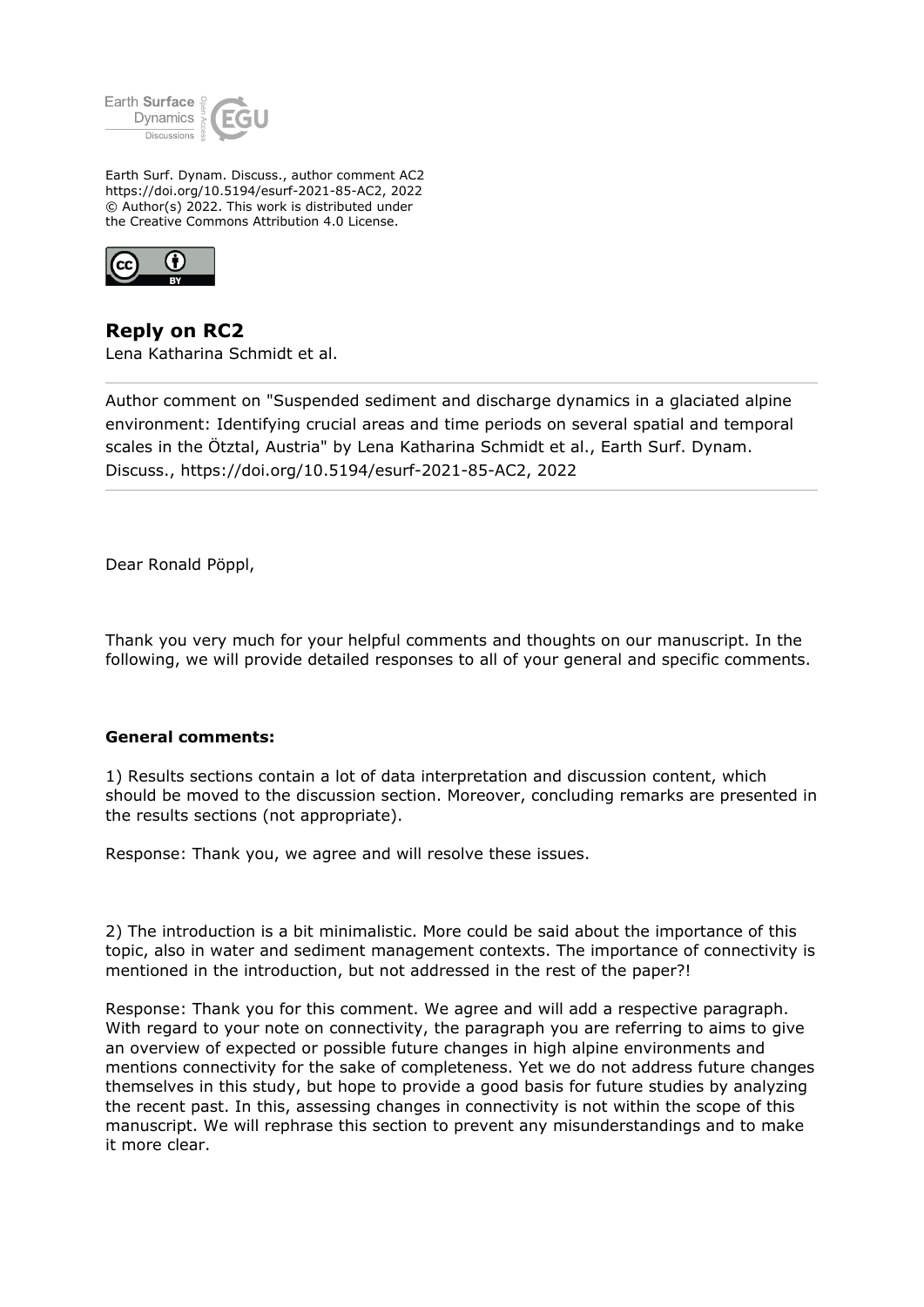3) Outlook/perspectives are missing.

Thank you for pointing this out. Yes, our paragraph providing an outlook / perspective is a bit short (L565ff). We will extend this paragraph and provide more information on possible fields of application and future research tasks.

4) Very unusual heading titles in the results section.

Response: Thank you, we will rephrase the headings.

5) No spaces between numbers and units, and no commas in large numbers have been used.

Response: Thank you for pointing this out. We will scan through our manuscript and correct numbers and units accordingly.

## **Specific comments:**

1) Lines 160-165: Temporal resolution of automatic sampler probing? Criteria for sampling time (event-based)?

Response: We assume you are referring to the time it takes for one sample to be collected and the time lag to the next sample? In this case, the collection of one 1 L sample takes about 1.5 minutes and we specified that two samples must be at least 30 minutes apart. For the event-based sampling, we programmed the logger to calculate the absolute difference between the present turbidity measurement and the measurement 30 minutes before for each time step. This difference had to be greater than a threshold we had determined empirically based on past turbidity recordings beforehand. As a second criterion, the present turbidity needed to be higher than the moving average of the turbidity of the last 10 days. This was designed to function as a seasonally adjusted threshold, because intra- and interannual differences can be very large. So, in simple terms, the rise in turbidity needed to be steeper than the empirical threshold and the absolute level of turbidity needed to be higher than the moving average of the past 10 days. We will update our manuscript and extend the information on the sampling scheme used within the framework of this study.

## 2) Line 196: Why "3 mm"? Why not 4, 5 or 7?

Response: Thank you for this question. We agree that any exact threshold here will we arbitrary to some degree. As we pointed out in out Responses to reviewer I (who suggested a 12.7 mm threshold as commonly used in RUSLE), the identification of precipitation events is intricate. Our precipitation data are point measurements at the gauge in Vent and we know that precipitation within the almost 100 km² catchment above the gauge can be highly variable and is affected by the topography. On the one hand, this is reflected in the precipitation gradient (e.g. L113f.) of about 5% per 100m. Assuming this would be applicable to individual events, a 12.7 mm precipitation event in front of the Vernagtferner glacier at about 2850 m elevation would correspond to about 6.7 mm at the gauge in Vent at roughly 1900 m. This is also reflected in the differences in mean annual